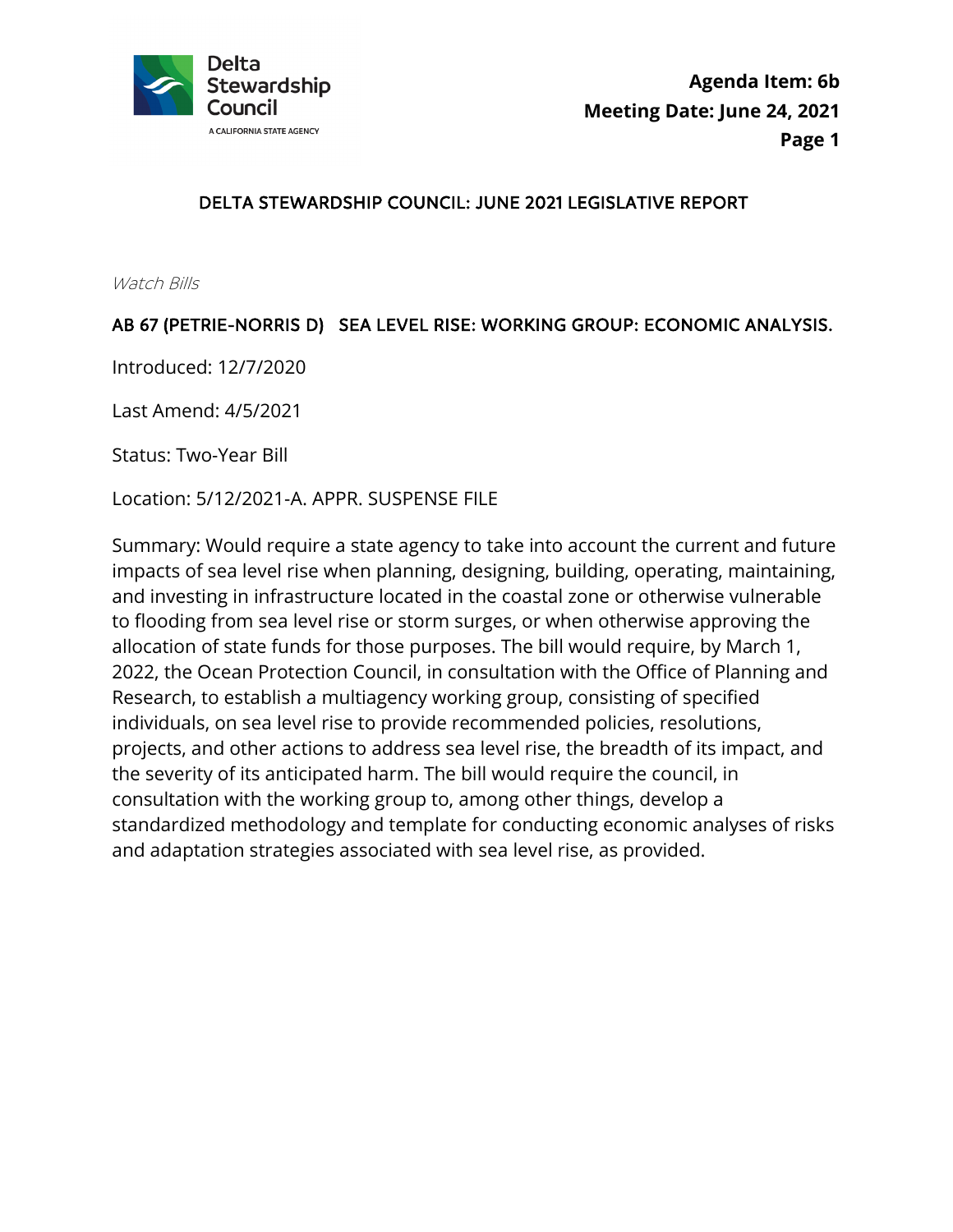### AB 72 (PETRIE-NORRIS - D) ENVIRONMENTAL PROTECTION: NATURAL RESOURCES AGENCY: COASTAL ADAPTATION PROJECTS: SEA LEVEL RISE: REGULATORY REVIEW AND PERMITTING: REPORT.

Introduced: 12/7/2020

Last Amend: N/A

Status: 6/9/2021-Referred to Com. on N.R. & W.

Location: 6/9/2021-S. N.R. & W.

Summary: Would enact the Coastal Adaptation Permitting Act of 2021. The bill would require the agency to explore, and authorize it to implement, options within the agency's jurisdiction to establish a more coordinated and efficient regulatory review and permitting process for coastal adaptation projects, as defined. The bill would require the agency to submit, by July 1, 2023, a report to the Legislature with suggestions and recommendations for improving and expediting the regulatory review and permitting process for coastal adaptation projects.

### AB 979 (FRAZIER – D) SACRAMENTO-SAN JOAQUIN DELTA: PROJECTS: SEA LEVEL RISE ANALYSIS REPORT

Introduced: 2/18/2021

Last Amend: 4/13/2021

Status: Two-Year Bill

Location: 4/27/2021-A. APPR.

Summary: The Sacramento-San Joaquin Delta Reform Act of 2009, provides that it is the policy of the state to, among other things, reduce reliance on the Sacramento-San Joaquin Delta in meeting California's future water supply needs through a statewide strategy of investing in improved regional supplies, conservation, and water use efficiency. Current law establishes the Delta Stewardship Council, which is required to develop, adopt, and commence implementation of a comprehensive management plan, known as the Delta Plan, for the Sacramento-San Joaquin Delta. This bill would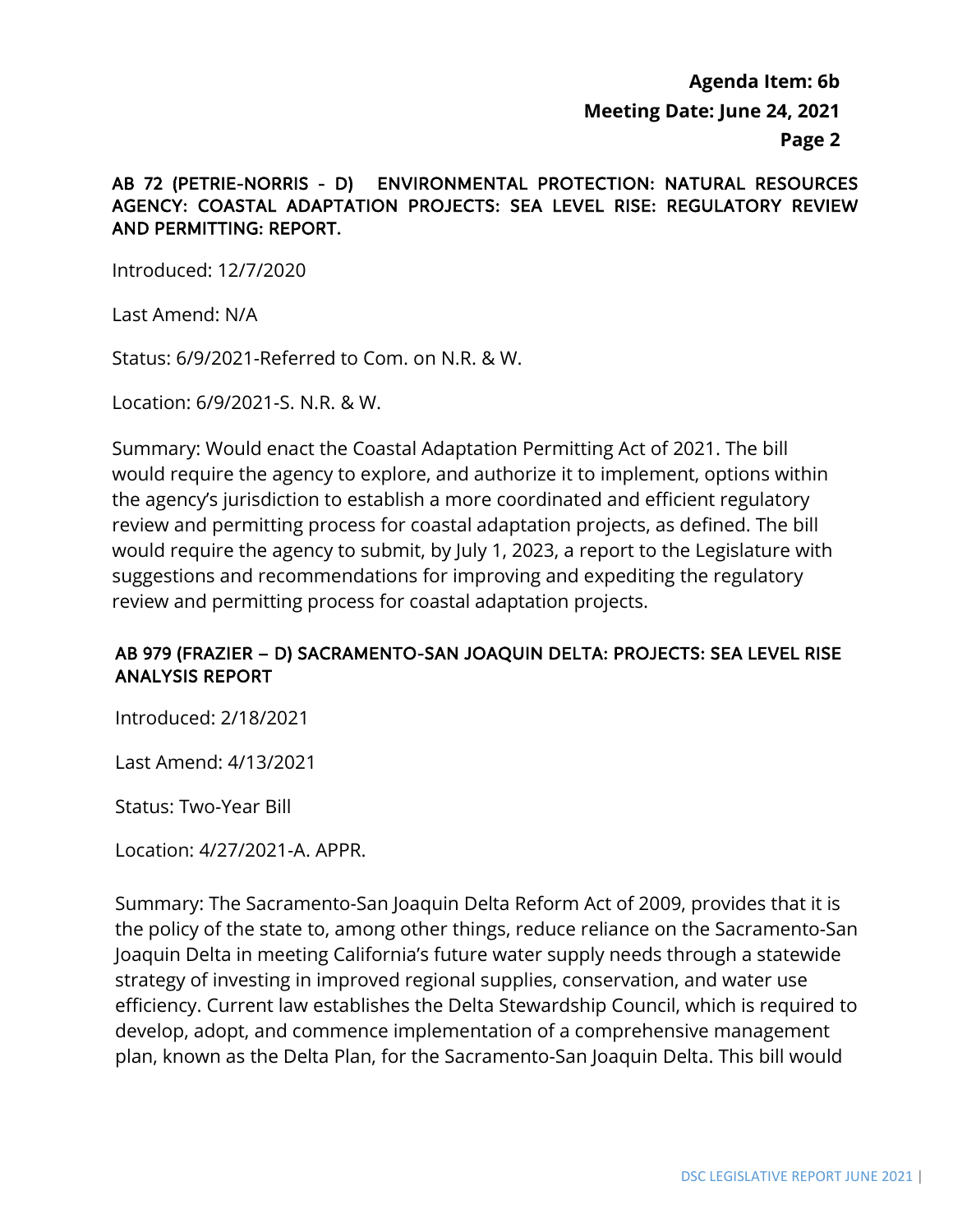require any individual or entity that undertakes a project, as defined, within the Delta to complete a report analyzing the impact of sea level rise on the project.

## SB 1 (ATKINS - D) COASTAL RESOURCES: SEA LEVEL RISE.

Introduced: 12/7/2020

Last Amend: 3/23/2021

 Status: 6/23/2021 9 a.m. - State Capitol, Room 4202 ASSEMBLY NATURAL RESOURCES, RIVAS, LUZ, Chair

Location: 5/28/2021-A. NAT. RES.

 Commission and provides for planning and regulation of development in the determination of the scope of, the local coastal programs, as provided. This bill bill would delete the timeframe specified above by which the commission is required to adopt these procedures. Summary: Thee California Coastal Act of 1976 establishes the California Coastal coastal zone, as defined. The act requires the commission, within 90 days after January 1, 1977, to adopt, after public hearing, procedures for the preparation, submission, approval, appeal, certification, and amendment of a local coastal program, including a common methodology for the preparation of, and the would also include, as part of the procedures the commission is required to adopt, recommendations and guidelines for the identification, assessment, minimization, and mitigation of sea level rise within each local coastal program, as provided. The

### SB 27 (SKINNER - D) CARBON SEQUESTRATION: STATE GOALS: NATURAL AND WORKING LANDS: REGISTRY OF PROJECTS.

Introduced: 12/7/2020

Last Amend: 4/19/2021

 Status: 6/23/2021 9 a.m. - State Capitol, Room 4202 ASSEMBLY NATURAL RESOURCES, RIVAS, LUZ, Chair

Location: 6/3/2021-A. NAT. RES.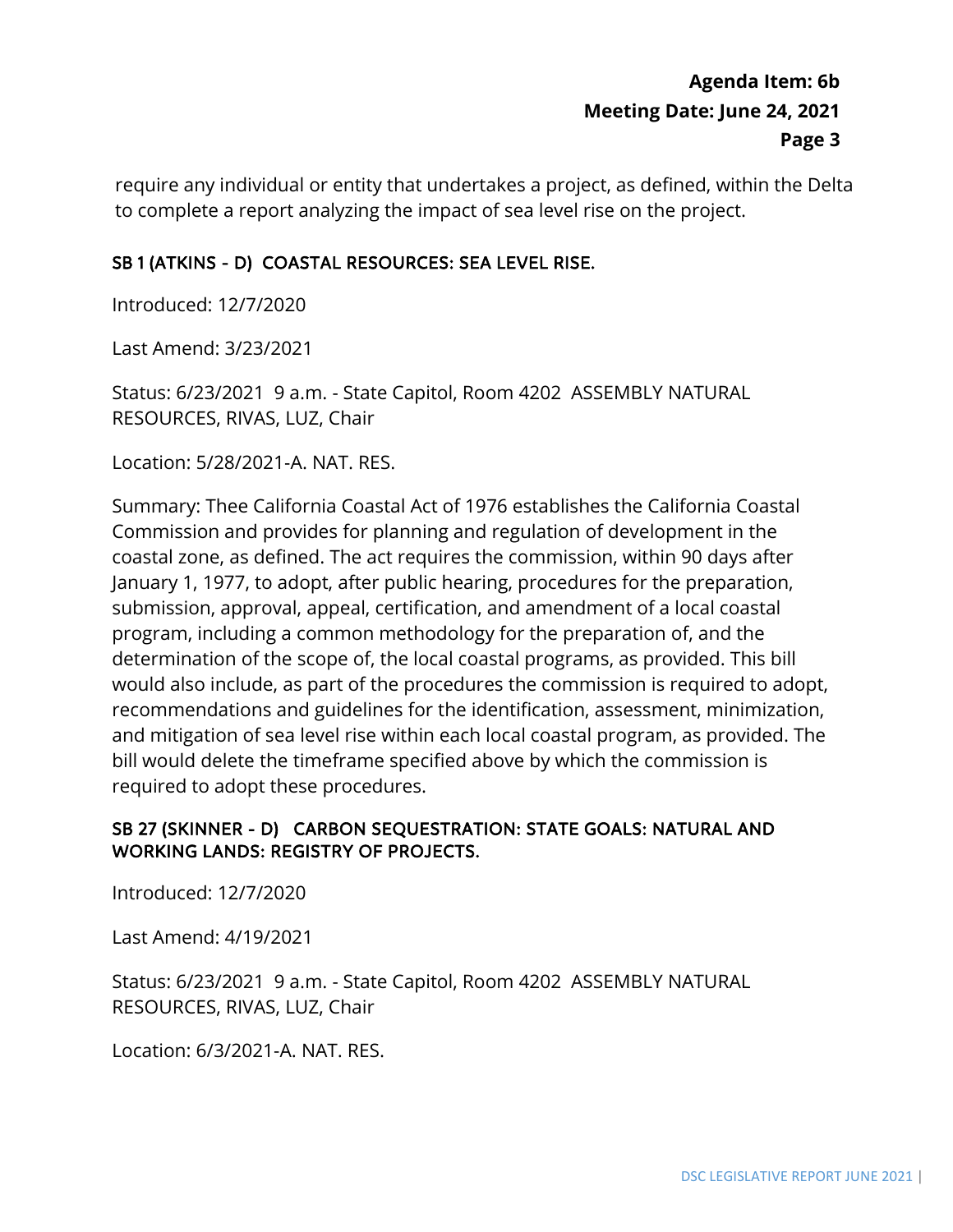Summary: Would require, no later than July 1, 2022, the Natural Resources Agency, in coordination with the California Environmental Protection Agency, the State Air Resources Board, and the Department of Food and Agriculture, to establish carbon sequestration goals for natural and working lands, as provided. The bill would require the state board, as part of its scoping plan, to establish specified carbon dioxide removal targets for 2030 and beyond.

## SB 230 (PORTANTINO - D) STATE WATER RESOURCES CONTROL BOARD: CONSTITUENTS OF EMERGING CONCERN PROGRAM.

Introduced: 1/19/2021

Status: Two-Year Bill

Location: 3/15/2021-S. APPR.

 Advisory Panel to review and provide recommendations to the state board on CEC Summary: Would require the State Water Resources Control Board to establish, maintain, and direct an ongoing, dedicated program called the Constituents of Emerging Concern Program to assess the state of information and recommend areas for further study on, among other things, the occurrence of constituents of emerging concern (CEC) in drinking water sources and treated drinking water. The bill would require the state board to convene, by an unspecified date, the Science for further action, among other duties. The bill would require the state board to provide an annual report to the Legislature on the ongoing work conducted by the panel.

### SB 273 (HERTZBERG - D) WATER QUALITY: MUNICIPAL WASTEWATER AGENCIES.

Introduced: 1/29/2021

Last Amend: 6/14/2021

Status: 6/30/2021 9 a.m. - State Capitol, Room 4202 ASSEMBLY ENVIRONMENTAL SAFETY AND TOXIC MATERIALS, QUIRK, Chair

Location: 6/9/2021-A. E.S. & T.M.

Summary: Would authorize a municipal wastewater agency, as defined, to enter into agreements with entities responsible for stormwater management for the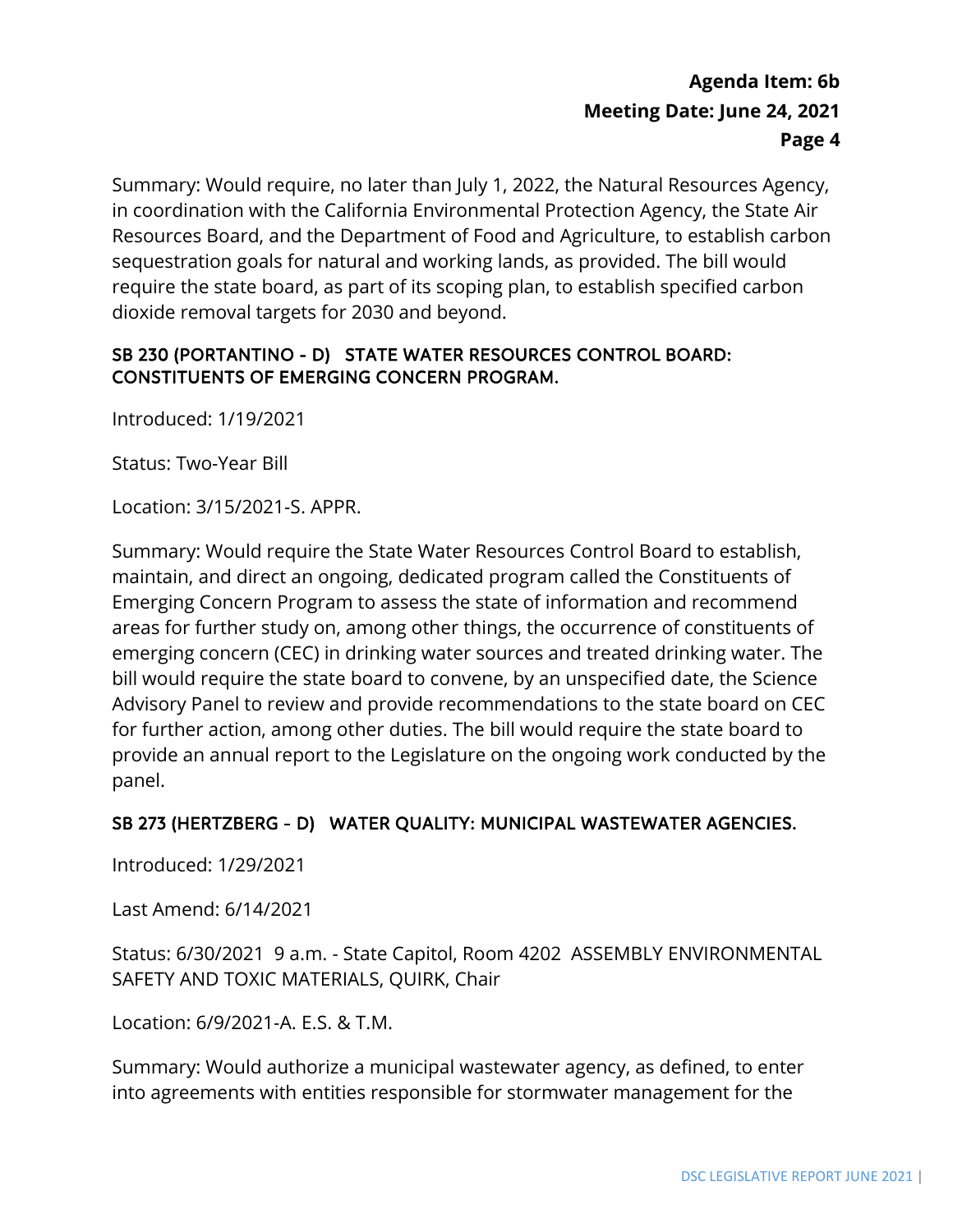consistent with the municipal wastewater agency's existing authority in order to fund projects undertaken pursuant to the bill. The bill would require the exercise of after January 1, 2022, to file a copy of the agreement or amendment with the local purpose of managing stormwater and dry weather runoff, to acquire, construct, expand, operate, maintain, and provide facilities for specified purposes relating to managing stormwater and dry weather runoff, and to levy taxes, fees, and charges any new authority granted under the bill to comply with the Cortese-Knox-Hertzberg Local Government Reorganization Act of 2000. The bill would require a municipal wastewater agency that enters into or amends one of these agreements agency formation commission in each county where any part of the municipal wastewater agency's territory is located, but would exempt those agreements and amendments from local agency formation commission approval except as required by the Cortese-Knox-Hertzberg Local Government Reorganization Act of 2000.

## SB 351 (CABALLERO - D) WATER INNOVATION ACT OF 2021.

Introduced: 2/9/2021

Last Amend: 4/20/2021

Status: Two-Year Bill

Location: 5/10/2021-S. APPR. SUSPENSE FILE

 Summary: Current law establishes the State Water Resources Control Board for the purposes of providing for the orderly and efficient administration of the water resources of the state. This bill, the Water Innovation Act of 2021, would create the Office of Water Innovation at the California Water Commission for the furtherance of new technologies and other innovative approaches in the water sector. The bill would require the office, by December 31, 2023, to take specified measures to advance innovation in the water sector. The bill would make findings and declarations regarding the need for water innovation.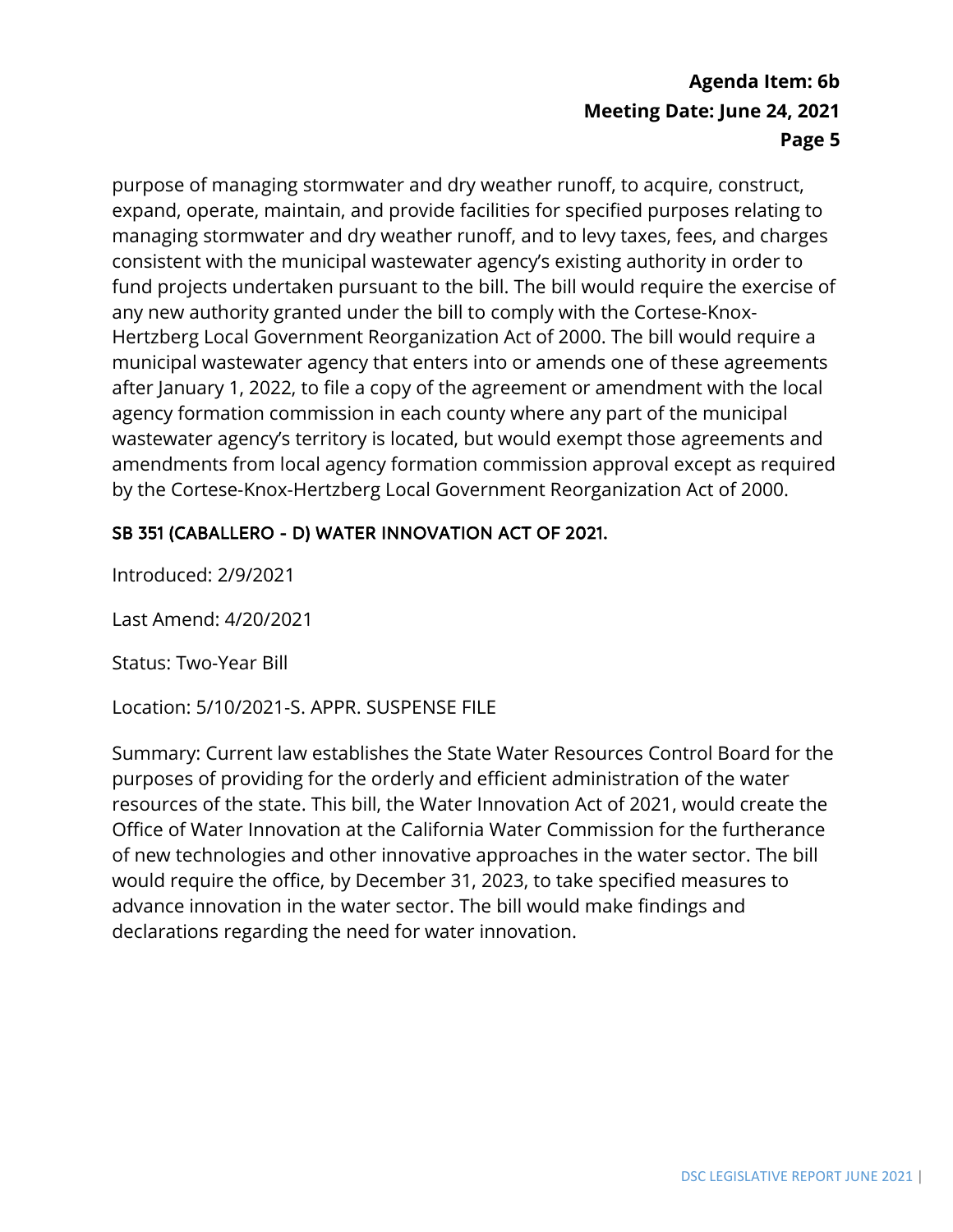## SB 369 (PAN - D) FLOOD CONTROL: YOLO BYPASS CACHE SLOUGH PARTNERSHIP MULTIBENEFIT PROGRAM.

Introduced: 2/10/2021

Last Amend: 6/14/2021

 Status: 6/17/2021 Upon adjournment of Session - State Capitol, Assembly Chamber ASSEMBLY WATER, PARKS AND WILDLIFE, GARCIA, EDUARDO, Chair

Location: 5/13/2021-A. W.,P. & W.

 Yolo Bypass and Cache Slough region. The bill would define "Yolo Bypass Cache and local agencies to promote the discussion, prioritization, and resolution of policy Summary: Would establish the Yolo Bypass Cache Slough Partnership Multibenefit Program to support the development and implementation of projects within the Slough Partnership" to mean the multiagency partnership established pursuant to a memorandum of understanding signed in May 2016 by a total of 15 participating federal, state, and local agencies. The bill would require the participating state agencies, including the Natural Resources Agency, the Department of Water Resources, the Department of Fish and Wildlife, the Central Valley Flood Protection Board, the State Water Resources Control Board, and the Central Valley Regional Water Quality Control Board, to work in collaboration with the participating federal and other issues critical to the successful implementation of projects to advance specified objectives in the Yolo Bypass and Cache Slough region.

### JOAQUIN DELTA: DELTA INDEPENDENCE SCIENCE BOARD. SB 821 (COMMITTEE ON NATURAL RESOURCES AND WATER) SACRAMENTO-SAN

Introduced: 3/9/2021

Last Amend: 6/8/2021

Status: 6/14/2021-June 17 hearing postponed by committee.

Location: 5/20/2021-A. W.,P. & W.

Summary: Current law establishes the Delta Independent Science Board and sets forth the composition of the board, including requiring the board to consist of no more than